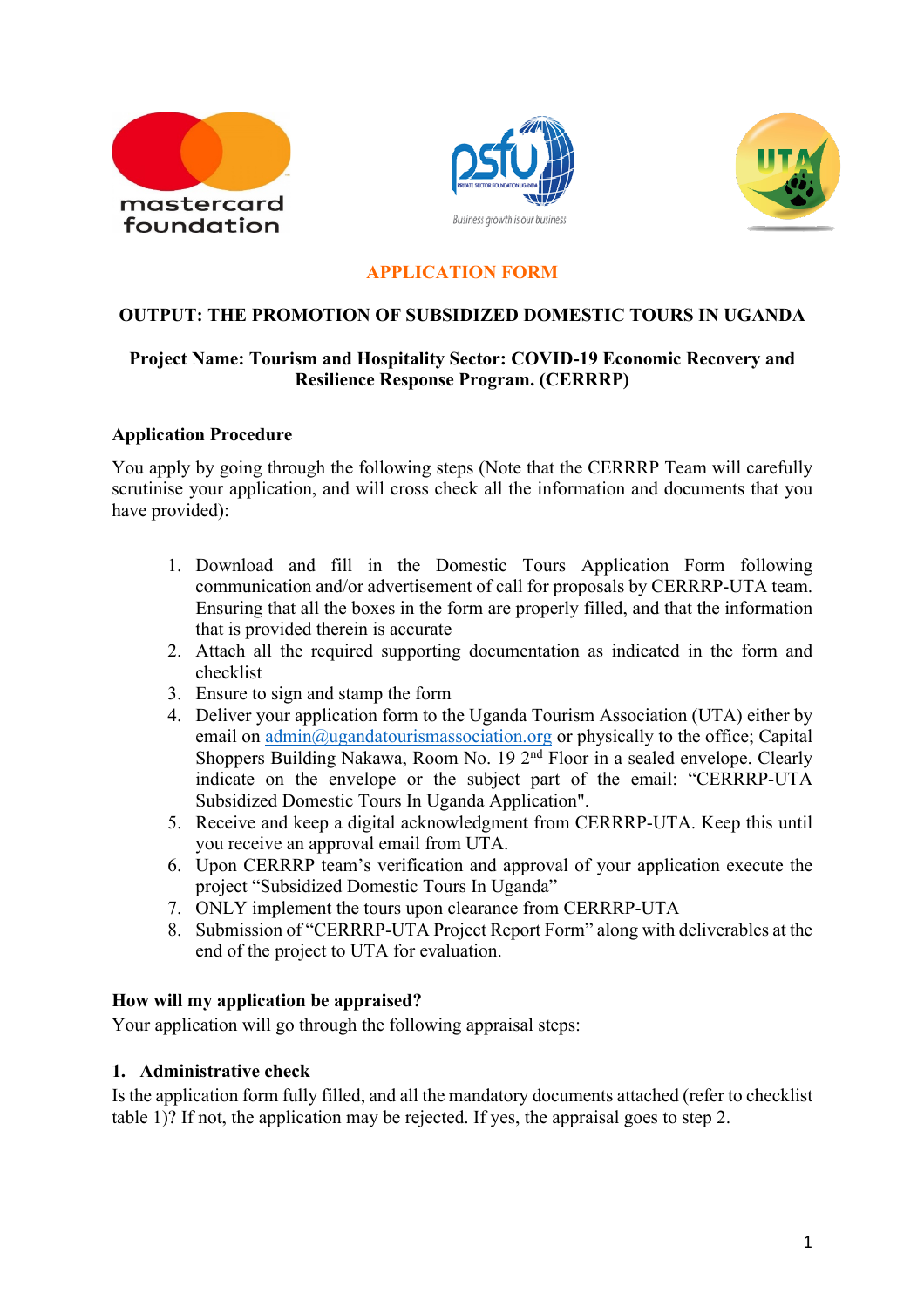## **Table 1: Checklist for application**

| Please ensure that the following is provided with your grant Submitted Official |          |      |
|---------------------------------------------------------------------------------|----------|------|
| application                                                                     | (Yes/No) | only |
| Fully filled and signed application form                                        |          |      |
| Valid copy of ID of the official representative of the applicant                |          |      |
| Copy of valid association Certificate or recommendation                         |          |      |
| Detailed itinerary(s) and price plan                                            |          |      |

## **2. Eligibility check**

Does your company and your activities comply with the basic requirements (refer to eligibility tables below)? If not, your application will be rejected. If yes, the appraisal goes to step 3

| 1. Is your Company a registered member of at least one of the UTA member-based |                                                                                                                                                              |
|--------------------------------------------------------------------------------|--------------------------------------------------------------------------------------------------------------------------------------------------------------|
|                                                                                |                                                                                                                                                              |
|                                                                                |                                                                                                                                                              |
|                                                                                |                                                                                                                                                              |
|                                                                                |                                                                                                                                                              |
| For more than 2 years                                                          |                                                                                                                                                              |
|                                                                                |                                                                                                                                                              |
|                                                                                |                                                                                                                                                              |
|                                                                                |                                                                                                                                                              |
| N <sub>o</sub>                                                                 |                                                                                                                                                              |
|                                                                                |                                                                                                                                                              |
|                                                                                | N <sub>o</sub><br>2. For how long has your company been in existence?<br>3. Is your company willing to (or does it already) promote domestic tours in Uganda |

## **Only continue with this application if you have answered all the above statements with affirmative.**

## **Table 2: Eligibility check:**

| Please ensure that your company and planned activities comply with<br>Yes/No |                                                                    |  | Official |
|------------------------------------------------------------------------------|--------------------------------------------------------------------|--|----------|
| the basic requirements                                                       |                                                                    |  | only     |
| 1                                                                            | Does your company operate or engage in tour operations in          |  |          |
|                                                                              | Uganda                                                             |  |          |
| $\overline{2}$                                                               | Will your activities catalyse domestic tourism in Uganda           |  |          |
| 3                                                                            | Will these activities result in enhanced business performance,     |  |          |
|                                                                              | increased employment opportunities, improved quality and           |  |          |
|                                                                              | competitiveness                                                    |  |          |
|                                                                              | Are you willing to promote the subsidized domestic tours as        |  |          |
|                                                                              | part of the CERRRP project? <b>NOTE:</b> The campaign hashtag      |  |          |
| 4                                                                            | (#UTACOVIDRecovery) will have to feature in all package            |  |          |
|                                                                              | promotions along with the #VisitUganda hashtag.                    |  |          |
|                                                                              | Are you willing to encourage your domestic tourists to share       |  |          |
| 6                                                                            | experiences using the<br>their<br>campaign<br>hashtag              |  |          |
|                                                                              | (#UTACOVIDRecovery) along with the #VisitUganda hashtag.           |  |          |
| $\overline{7}$                                                               | Does your company have an existing active digital presence         |  |          |
|                                                                              | Are you willing to fill in and provide a project completion report |  |          |
| 8                                                                            | at the end of the project                                          |  |          |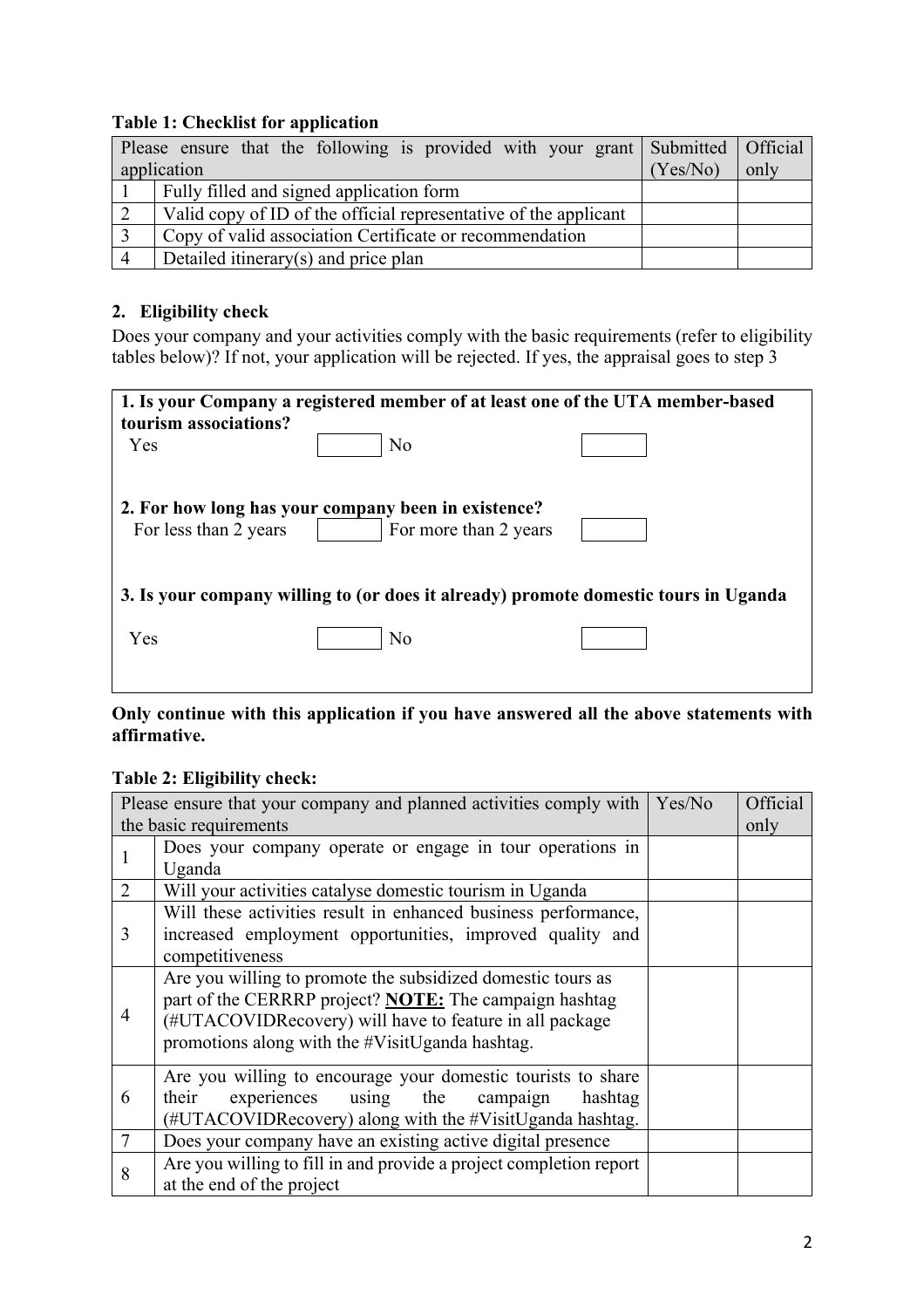## **3. Quality check**

If eligible, UTA will score your application. In case your application scores above the minimum threshold, CERRRP-UTA will make a detailed technical appraisal

#### **4. Technical and Administrative Due Diligence check**

During this step, a team of technical experts will verify the technical and administrative capacity of your organisation in line with your application. This may include a visit to your company's premises and cross-reference with your association. The team will evaluate the proposed itineraries in terms of average realistic pricing for the domestic market and consistency with the proposed services, activities and/or attractions. If the technical and administrative capacity has major weaknesses, the application may be rejected. If cleared the appraisal will go to step 5.

#### **5. Recommendation to UTA Committee**

If due diligence results are favourable, the technical committee will make a recommendation to CERRRP-UTA for the resulting approval of your application.

## **Approval email**

If you are approved, you will receive an email with an acceptance from CERRRP-UTA to implement the proposed activities

# **Fill in your details on the next page**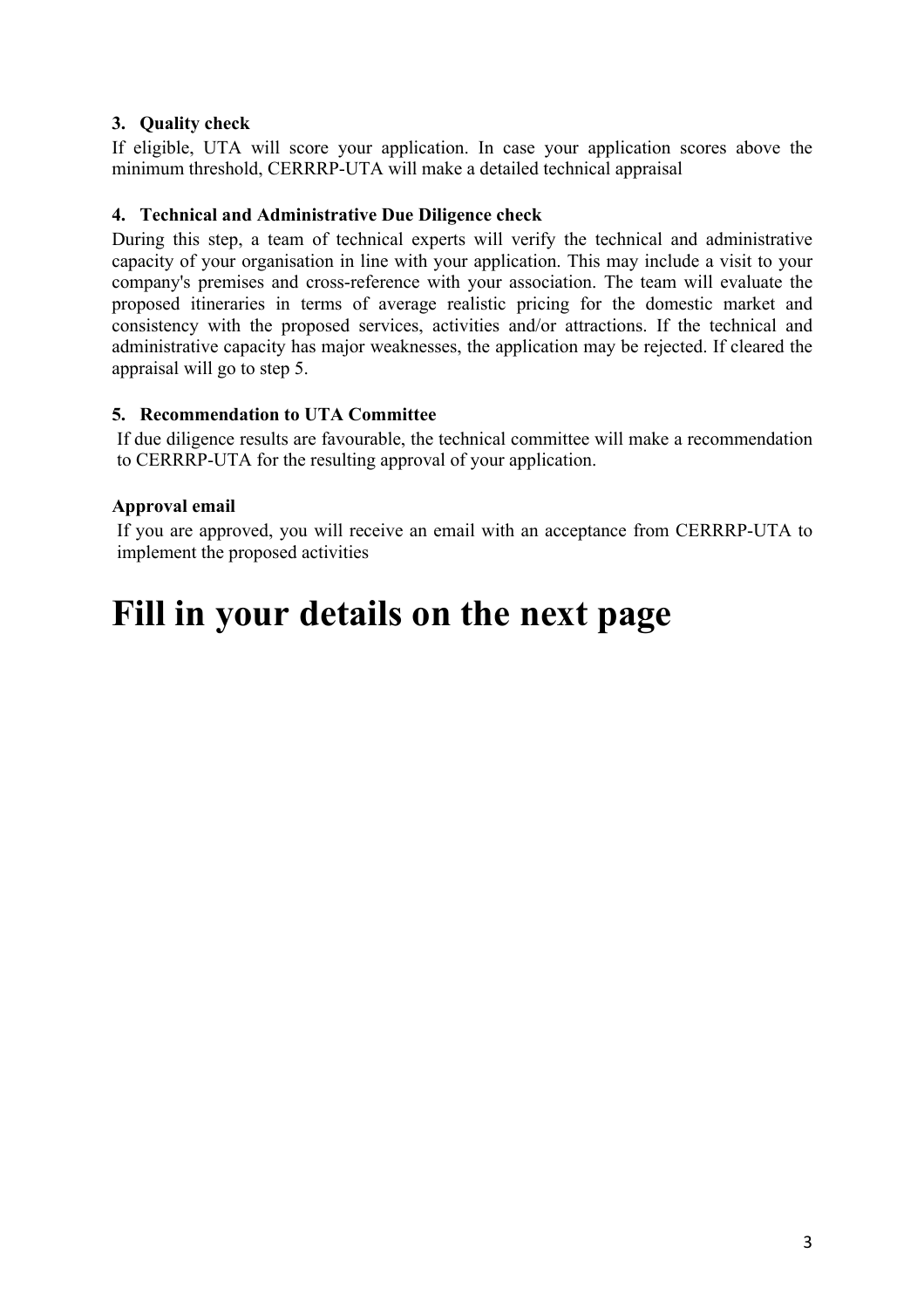





| <b>COMPANY NAME AND DETAILS</b> Enter the company name, address and further details |                                     |  |
|-------------------------------------------------------------------------------------|-------------------------------------|--|
| Company Name                                                                        |                                     |  |
| Physical address                                                                    |                                     |  |
| Physical address Town                                                               |                                     |  |
| District                                                                            |                                     |  |
| P.O. Box                                                                            |                                     |  |
|                                                                                     |                                     |  |
| Telephone                                                                           |                                     |  |
| Email                                                                               |                                     |  |
| Website                                                                             |                                     |  |
|                                                                                     |                                     |  |
|                                                                                     | <b>Facebook:</b><br><b>Twitter:</b> |  |
| <b>Social Links</b>                                                                 | Instagram:                          |  |
|                                                                                     | <b>YouTube:</b>                     |  |
|                                                                                     |                                     |  |
|                                                                                     |                                     |  |

| <b>CONTACT PERSON DESIGNATED BY THE COMPANTY Enter the name and</b><br>contact details of the person who is responsible for this application |  |           |  |
|----------------------------------------------------------------------------------------------------------------------------------------------|--|-----------|--|
| First Name                                                                                                                                   |  | Telephone |  |
| Second<br>Name                                                                                                                               |  | Mobile    |  |